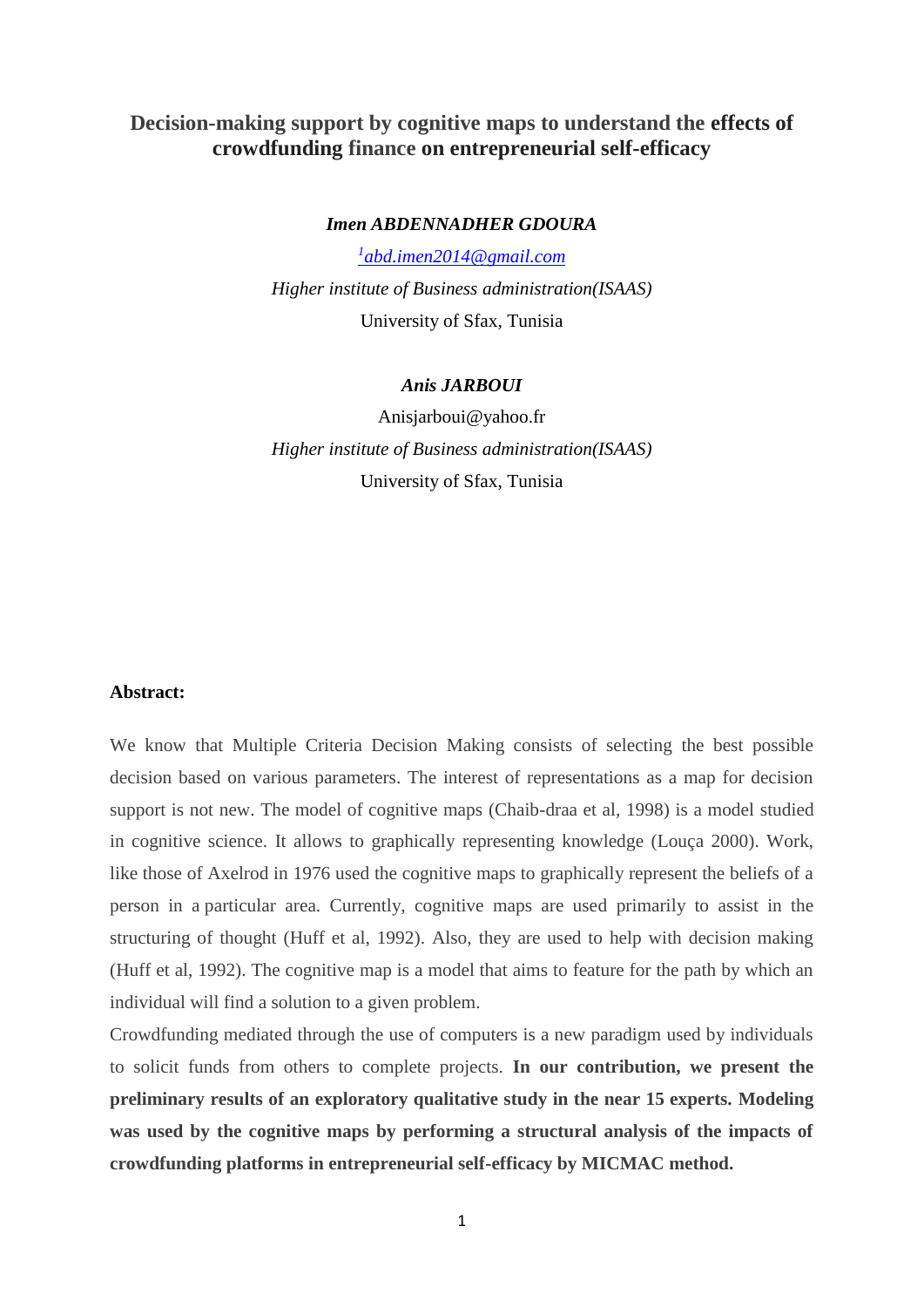In our contribution, we will use the tools of cognitive maps of the decision support to answer the question: "**What are the effects of Crowdfunding on entrepreneurial self-efficacy?** ". Based on data collected on the kisskissbankbank platform, we will draw cognitive maps to try to explain the cross-impacts between crowdfunding and entrepreneurial self-efficacy and this in order to help decision makers to maximize the monetary contributions on these platforms. This research emphasizes the importance of cognitive biases and emotional intelligence as key variables of entrepreneurial self-efficacy on crowdfunding platforms.

One advantage of cognitive maps is that the graph uses concepts also used in the context of graph theory in operational research. In the case of causal maps, it is even possible to use cognitive maps as decision support tools to do the evaluation of the consequences of different alternatives to solve a problem. According to (Eden et al., 1992) and (Eden, 2004) among the properties of maps, the graph structure seems interesting to observe thus showing structural similarities between certain nodes and therefore between certain concepts.

This exploratory study is one of the first studies on the impacts of using crowdfunding to finance projects on entrepreneurial self-efficacy in the perspective of a behavioral and human science of entrepreneurial finance.

**Keywords:** Finance, Behavioral Operational Research, Crowdfunding, Entrepreneurial Finance, Cognitive Maps

## **REFERENCES**

- 1. Ancelin, C. (1983). L'analyse structurelle: le cas du Vidéotex. Futuribles, 71, 11-34.
- 2. Bandura, Self-Efficacy: The Exercise of Control. New York: W. H. Freeman and Company, 1997.
- 3. Bandura, "The Explanatory and Predictive Scope of Self-Efficacy Theory," Journal of Social & Clinical Psychology, vol. 4, no. 3, pp. 359-373, 1986.
- 4. F. Kleemann, G. Vob, and K. Rieder, "Un (der) paid Innovators: The Commercial Utilization of Consumer Work through Crowdsourcing," Science Technology and Innovation Studies, vol. 4, pp. 5-26, 2008.
- 5. J. Aaker and S. Akutsu, "Why do people give? The role of identity in giving," Journal of Consumer Psychology, vol. 19, pp. 267-270, 2009.
- 6. Godet, M. (2007), Manuel de prospective stratégique 2 L'art et la méthode. Dunod. 3ème édition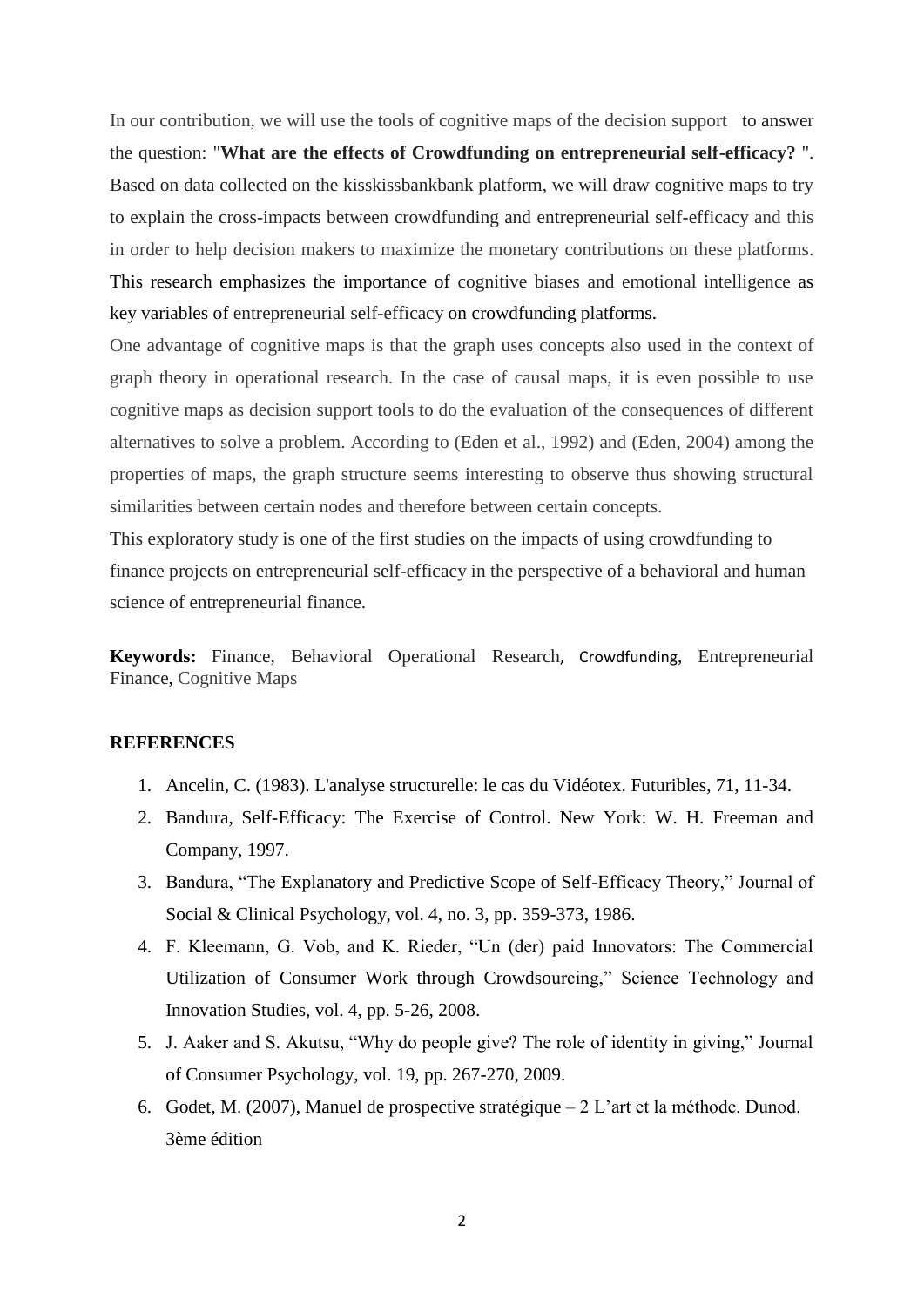- 7. Khelil, N., ET Smida, A. (2012). Chapitre 4. Cartographie cognitive à l'aide de l'analyse structurelle: un essai d'identification des facteurs de risque d'échec des entrepreneurs. Risque, stress et décision: Gérard Chasseigne-Bernard Cadet, 79.
- 8. M. Greiner and H. Wang, "The Role of Social Capital in People-to-People Lending Marketplaces," in ICIS 2009 Proceedings, Phoenix, Arizona, 2009.
- 9. P. Belleflamme, T. Lambert, and A. Schwienbacher, "Crowdfunding: Tapping the Right Crowd," dans International Conference of the French Finance Association (AFFI), May 11-13, 2011, 2011.
- 10. P. Belleflamme, T. Lambert, and A. Schwienbacher, "Crowdfunding: An Industrial Organization Perspective," préparé pour the workshop Digital Business Models: Understanding Strategies', tenue à Paris en Juin, 2010, pp. 25–26.
- 11. R. Kraut and P. Resnick, "Encouraging contributions to online communities," in Evidence-baed social design: Mining the social sciences to build successful online communities, Cambridge, MA: MIT Press, in press.
- 12. Strauss and J. Corbin, Basics of Qualitative Research: Grounded Theory Procedures and Techniques. London: Sage Publications, 1990.
- 13. T. Lambert and A. Schwienbacher, "An Empirical Analysis of Crowdfunding," 2010.
- 14. Y. Weng and D. Fesenmaier, "Assessing Motivaiton of Contribution in Online Communities: An Empirical Investigation of an Online Travel Community," Electronic Markets, vol. 13, pp. 33-45, 2003.
- 15. Eden C. (2004), Analyzing cognitive maps to help structure issues or problems, European Journal of Operational Research, 159, 673-686.
- 16. Eden C., Ackermann F. (2004), Cognitive mapping expert views for policy analysis in the public sector, European Journal of Operational Research, 152, 615-630.
- 17. Eden C., Acckermann F., Cropper S. (1992), The analysis of cause maps, Journal of Management Studies, 29 (3), 309-324.
- 18. R. Axelrod. Structure of decision : the cognitive maps of political elites, 1976. Princeton University Press.
- 19. B. Chaib-draa et J. Desharnais. A relational model of cognitive maps. Dans International Journal Of Human-Computer Science studies, volume 49, pages 191- 200, 1998.
- 20. J.A. Louça. Cartographie cognitive, réflexion stratégique et interaction distribuée. Doctorat de ParisIX-Dauphine, 2000.